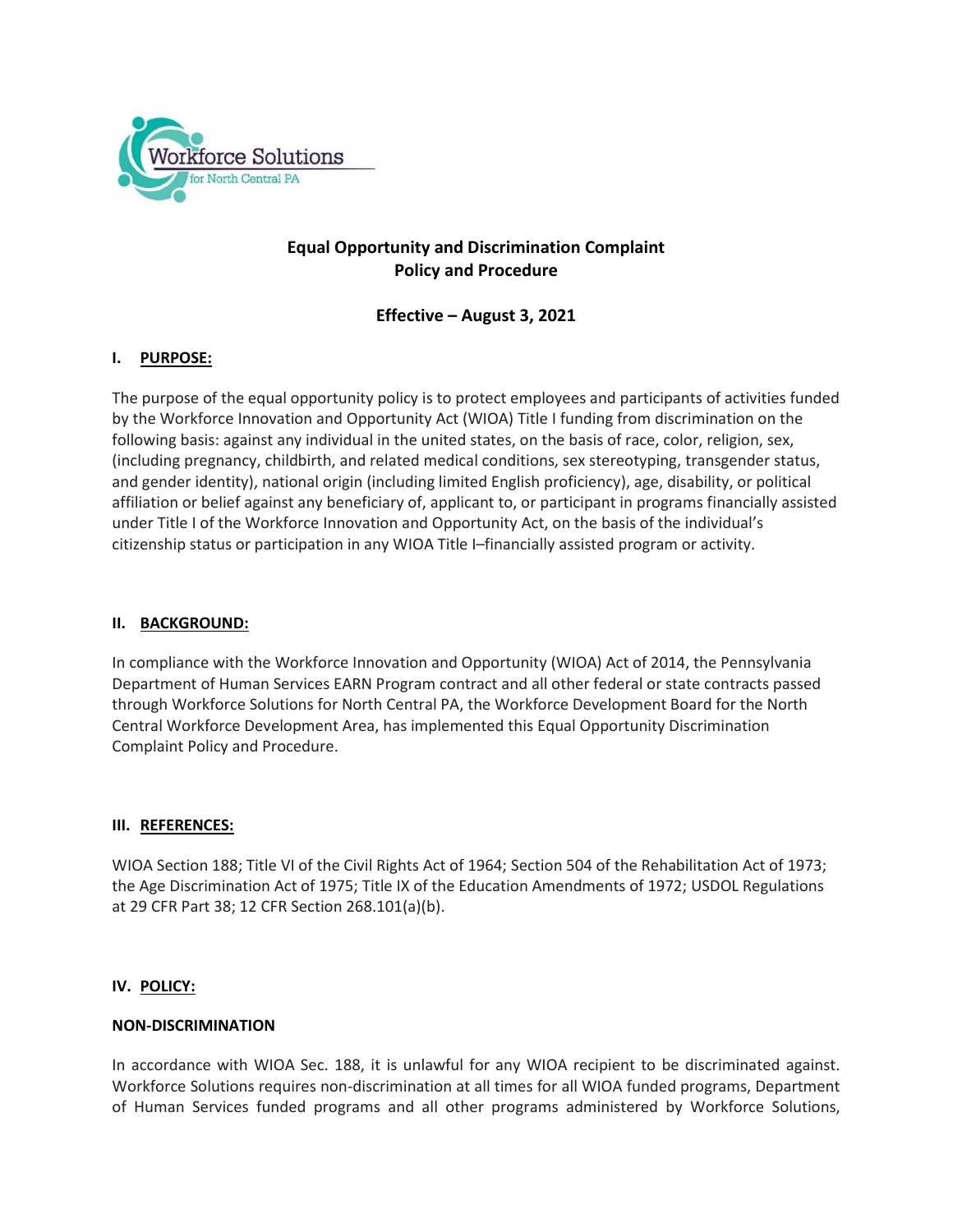including delivery of all services through the PA CareerLink® system. Equal opportunity will be afforded to all, and discrimination based on one or more of the following is expressly prohibited:

- Race
- Color
- Religion
- Sex
- National origin
- Age
- Disability, including impaired vision or hearing
- Political affiliation or belief
- **•** Gender identity
- Gender expression
- Sexual orientation
- Citizenship/lawful residency/work status
- Program participation eligibility/status

## Notice of Non-Discrimination

Notice of non-discrimination will continually be given to:

- Applicants/registrants
- Eligible applicants/registrants
- Participants
- Applicants for employment
- Employees
- Unions or professional organizations holding collective bargaining or professional agreements with Workforce Solutions.
- Sub-recipients of WIOA Title I Funds
- Members of the public, including those with impaired vision or hearing

## **WIOA RECIPIENT**

For purposes of WIOA, the term "recipient" is defined to include the following:

- State level agencies that administer, or are financed in whole or in part, with WIOA Title I funds;
- State Employment Security Agencies
- **•** State and Local Workforce Development Boards
- LWDA Grant Recipients
- PA CareerLink® Operator
- Service providers, including eligible training providers
- On-the-job training (OJT) employers
- Job Corps contractors, center operators, and national training contractors
- Outreach and admissions agencies, including Job Corps contractors that perform these functions
- Placement agencies, including Job Corps contractors that perform these functions
- PA CareerLink® partners, to the extent they participate in the PA CareerLink® system.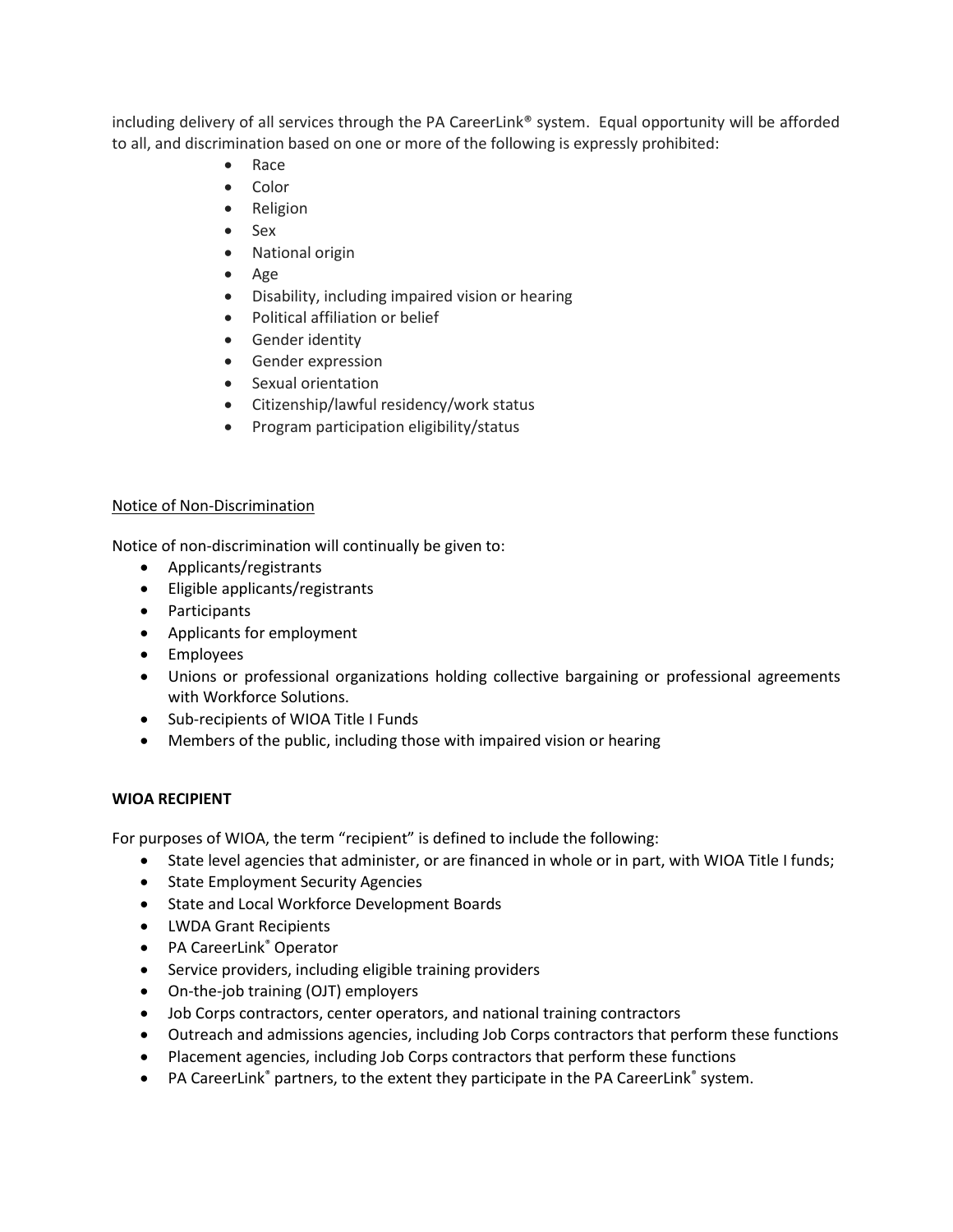## **EQUAL ACCESS**

Physical access and program access will both be assured.

**Physical access** is the act or opportunity of approaching or entering a physical space or area, including a site, building, or facility, or parts thereof.

**Program access** is the act or opportunity of participating in and benefiting from programs and services.

Physical access and program access are not mutually exclusive. For instance, special devices and auxiliary aids, as well as other forms of assistive technology, might reasonably fit under either definition. Physical access generally refers to both the physical space, and the physical equipment necessary for an individual to approach or enter the physical space, in which the program or service activity is available. Examples of building elements that can have physical access issues include areas from the point of arrival through the interior of the facility, and encompass parking, passenger drop-off and loading zones, exterior routes of travel, entrances and exits, walks and sidewalks, curb ramps, ramps, stairs, elevators, access lifts, doors and gates, access to and through rooms and spaces, restrooms, signs, alarms, and equipment such as computer desks or tables or the placement of chairs.

Program access generally refers to the ways in which information, programs, and services are presented and delivered, allowing individuals to interact with and fully benefit from them. Printed information, computer systems and programs, telephone devices for persons with hearing impairments, and the oral delivery of instructions or information are all program access items.

#### **EQUAL OPPORTUNITY STATEMENTS**

Materials made available to the public, including all newspaper advertisements, e-mail, correspondence, and brochures originating from a PA CareerLink® must contain the following language:

## **Auxiliary aids and services are available upon request to individuals with disabilities.**

## **Equal Opportunity Employer/Program.**

#### **EQUAL OPPORTUNITY LIAISON**

Each PA CareerLink® site has designated an individual to act as the Equal Opportunity (EO) Liaison. Their duties are as follows:

- Ensure EO/ADA literature and equipment is current.
- Distribute any and all required posters and documentation regarding Equal Opportunity provisions. Be in possession of and understand the most current Workforce Solutions Equal Opportunity Policy, and Workforce Solutions Discrimination Complaint Policy and Procedure.
- Act as "the reader" for customers requiring assistance reading materials. This is to ensure that all customers are afforded the same opportunity to receive information, regardless of sight ability, as others who have the ability to see (and read) the brochures, pamphlets, etc. In the state plan, the federal government has been assured that this service is readily available as it is considered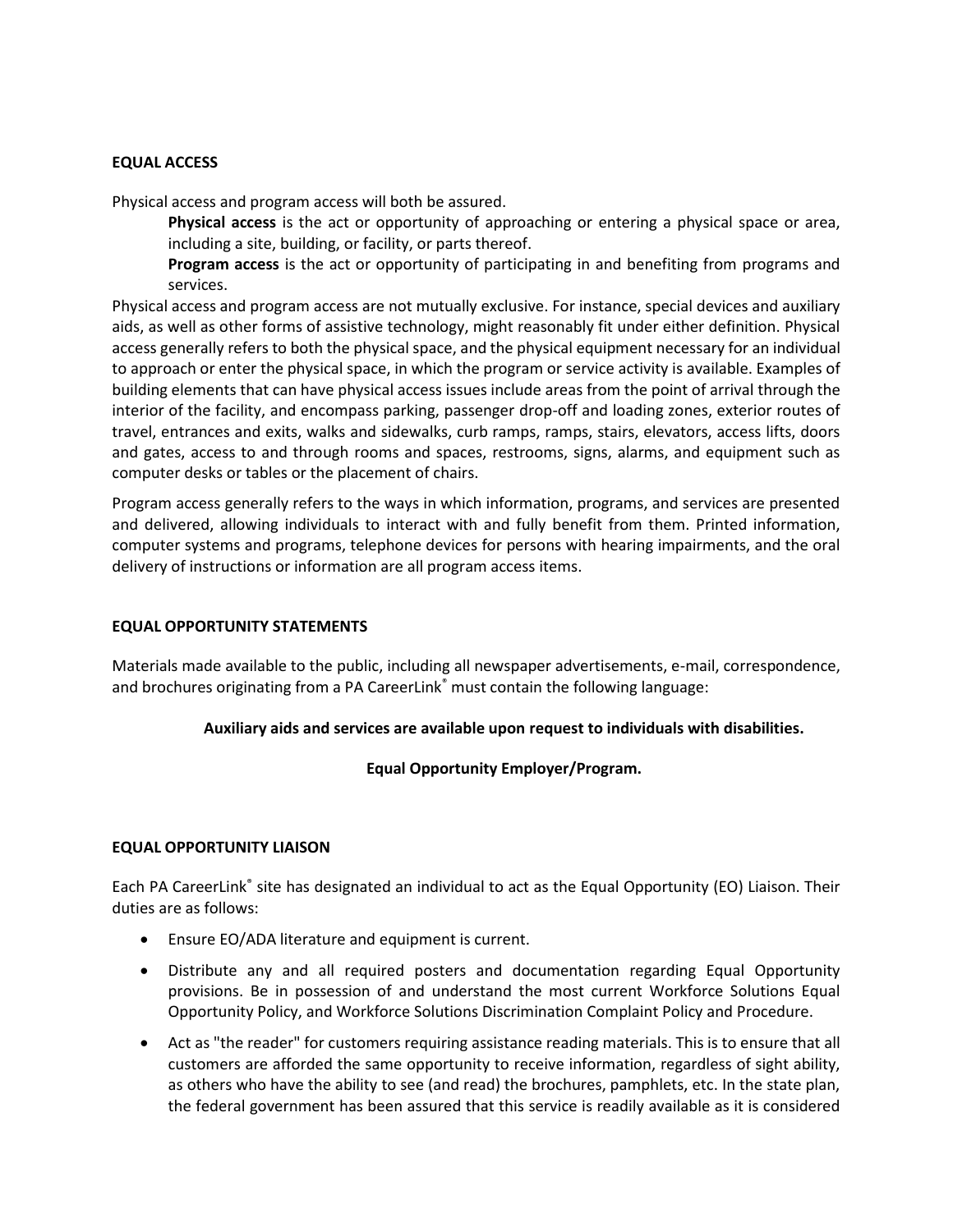to be an "auxiliary service", which falls under the tagline of "Auxiliary aids and services are available upon request".

- Furnish complaint forms to PA CareerLink<sup>®</sup> staff members and others upon request.
- Maintain a site complaint log to submit to the Local WDA EO Officer on a quarterly basis; the EO Officer will then forward them to the Office of Equal Opportunity at the Department of Labor and Industry in Harrisburg (OEO).

The EO Liaisons for each PA CareerLink<sup>®</sup> in the North Central Region are:

| <b>PA CareerLink<sup>®</sup></b> Site | <b>EO Liaison</b>       | <b>E-mail Address</b> |
|---------------------------------------|-------------------------|-----------------------|
| <b>Clearfield County (Clearfield)</b> | Shawn Evans             | sevans@pa-cl.com      |
| <b>Clearfield County (DuBois)</b>     | Donna Bauer             | dobauer@pa.gov        |
| <b>Elk County</b>                     | Linda Phillips          | linphillip@pa.gov     |
| <b>Cameron County</b>                 | <b>Emily Bricen</b>     | embricen@pa.gov       |
| Jefferson County                      | Dave Slagle             | daslagle@pa.gov       |
| McKean County                         | Krissy Allabaugh        | kalabaugh@pa.gov      |
| <b>Potter County</b>                  | <b>Elizabeth Howard</b> | ehoward@pa-cl.com     |

## **DISCRIMINATION COMPLAINTS**

This Workforce Solutions Discrimination Complaint Policy and Procedure must be provided to all participants.

## **WHO MAY FILE A DISCRIMINATION COMPLAINT**

Complaints can be brought by a participant, an employee, an applicant for employment, PA CareerLink® partner, a service provider, a contractor, the PA CareerLink® Operator, a participating employer (such as an on-the-job training (OJT) employer), eligible training providers, and any other interested party affected by the Local Workforce Development system.

#### **REASON(S) A DISCRIMINATION COMPLAINT CAN BE FILED**

Anyone who has been discriminated against on the basis of: race, color, religion, sex, national origin, age, political affiliation or belief, disability including impaired vision or hearing, gender identity, gender expression, sexual orientation, citizenship/lawful residency/work status, program participation eligibility/status.

Please note complaints regarding how services are delivered, rather than complaints related to discrimination based on who you are, should be submitted in accordance with the Workforce Solutions Program Complaint Policy and Procedure.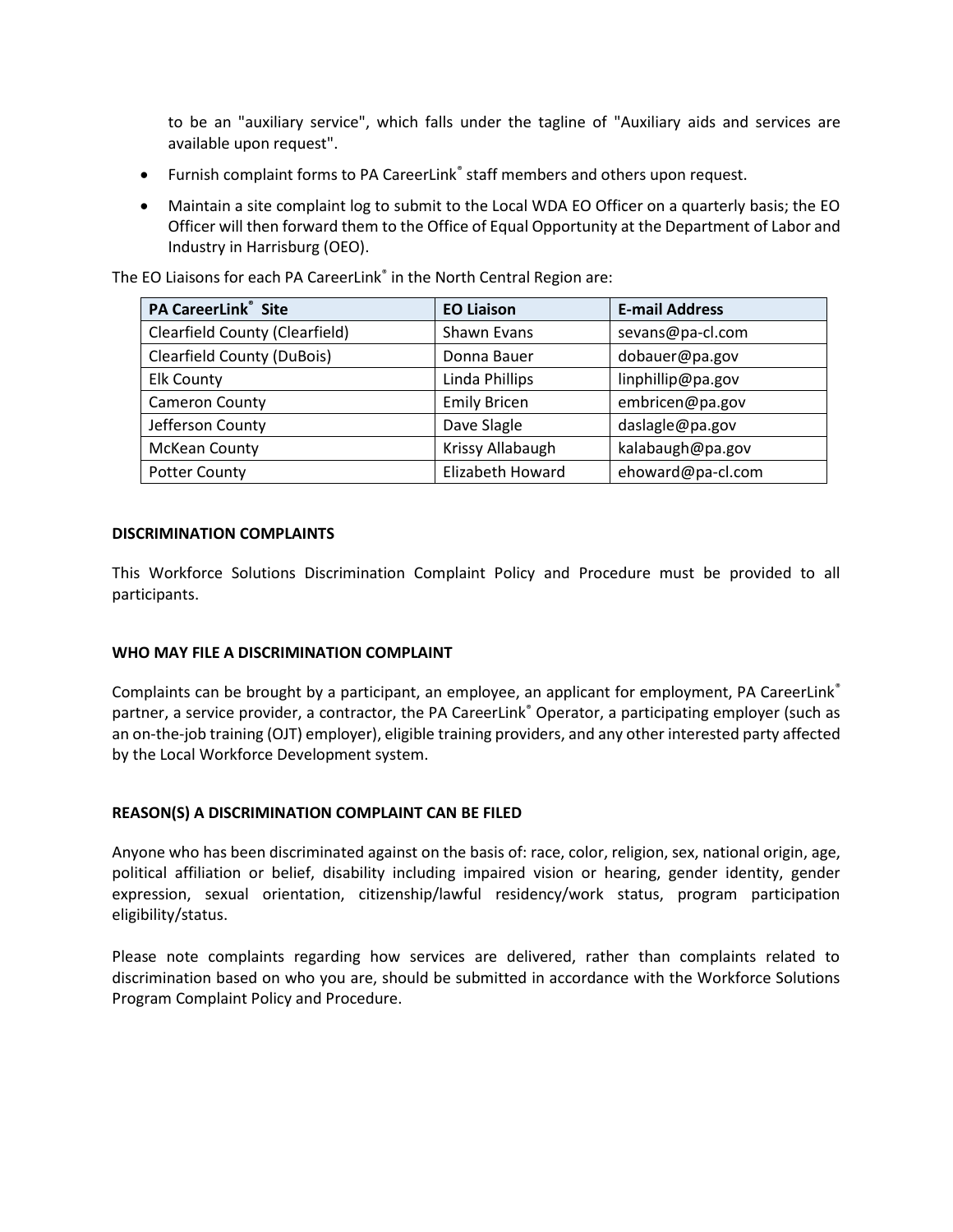#### **CONFIDENTIALITY**

The identity of any person who has given information relating to or assisting in an investigation of a possible complaint shall be kept confidential to the extent that a fair determination of the issue(s) can be made. In the event such information is required to be submitted under order of a local, state or federal entity, such information may be disclosed.

#### **COMPLAINT TIMELINE**

Complaints must be filed within **180 days** from the date of the alleged occurrence of discrimination. Complaints filed after the 180-day time period will be forwarded to Civil Rights Center (CRC). The Director of CRC, for good cause shown, may extend the filing time beyond 180 days.

## **INDIVIDUAL CHOICE**

Individuals, specific classes of individuals, or authorized representatives have a choice between initially bringing their complaints/allegations of discrimination about WIOA programs or services to the following:

- The North Central WDA Equal Opportunity Officer (Local EO Officer)
- Office of Equal Opportunity in Harrisburg (OEO)
- Civil Rights Center in Washington, D.C. (CRC).

Detail regarding submittal of a complaint is provided in the **Discrimination Complaint Procedures** section below.

Note that Commonwealth employees may co-file with multiple other agencies as well depending on the situation including: Pennsylvania Human Resources Commission, Civil Service Commission, and/or Equal Opportunity Commission but please note that other deadline dates may apply to other agencies.

## **PROHIBITION ON RETALIATION/REPRISAL**

Workforce Solutions prohibits retaliation or reprisal against an individual who:

- Has filed a complaint.
- Opposed a practice prohibited by the nondiscrimination and EO provisions of WIOA.
- Furnished information to, or assisted or participated in any manner in, an investigation, review, hearing, or any other activity related to the administration of the WIOA nondiscrimination and EO provisions.
- Otherwise exercised any rights and privileges under the WIOA nondiscrimination and EO provisions.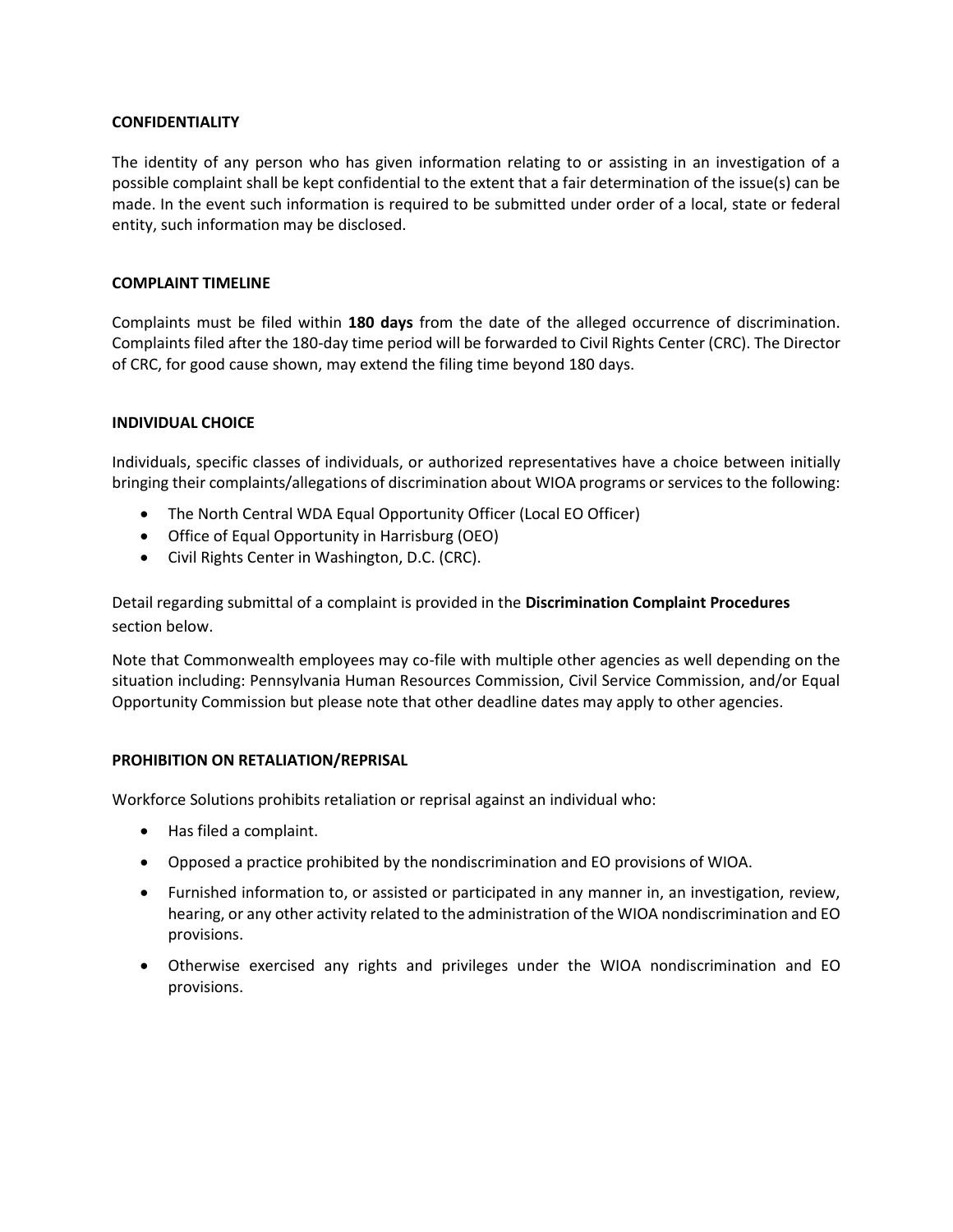## **V. DISCRIMINATION COMPLAINT PROCEDURES:**

All discrimination complaints must be filed within **180 days** of the alleged issue. All complaints must describe the alleged violation and the complainant's requested equitable relief (resolution).

# **Step #1**

## **Write the complaint**

Write a complaint by obtaining a complaint form or by writing a letter without the complaint form according to A-B below.

# **A. Obtain a complaint form and fill it out completely.**

The federal complaint form DL1-2014A may be used for filing allegations of discrimination at the local, state and federal levels. Forms can be obtained by requesting one from any of the following:

- **•** Equal Opportunity Liaison at the PA CareerLink®
	- $\circ$  Ask any staff member at the PA CareerLink<sup>®</sup> to speak with the EO Liaison, or
	- o Mail a request for a form to the address of the PA CareerLink<sup>®</sup> site in which services are provided or where services were requested (see the last page of this policy for a listing of PA CareerLink® offices and addresses). The letter must be sent to the attention of the EO Liaison as follows: **Attention: EO Liaison**.
- Local EO Officer (contact information is provided in Step #2)
- Office of Equal Opportunity (OEO) (contact information is provided in Step #2)
- Civil Rights Center (CRC) (contact information is provided in Step #2)

## **B. Write a complaint in a letter without a complaint form.**

Complaints/allegations do not have to be submitted on prescribed complaint forms in order for them to be considered valid complaints or allegations*.* All complaints filed by the complainant (person reporting the alleged discrimination) or his/her authorized representative must be filed in writing and must contain the following:

- Complainant's name and address (and authorized representative's name and address if applicable)
- Identify the respondent (the individual or entity that the complainant alleges is responsible for the discrimination)
- The date(s) alleged incident(s) of discrimination occurred
- A description of the complainant's allegations with enough detail to allow a determination by the Office of Equal Opportunity (OEO) or Civil Rights Center (CRC) or recipient to decide who has jurisdiction over the complaint, whether or not the complaint was filed on time, and merit of the complaint (whether the complainant's allegations, if true, would violate any of the nondiscrimination and equal opportunity provisions), and the requested equitable relief (resolution).
- Complainants signature or the signature of the complainant's authorized representative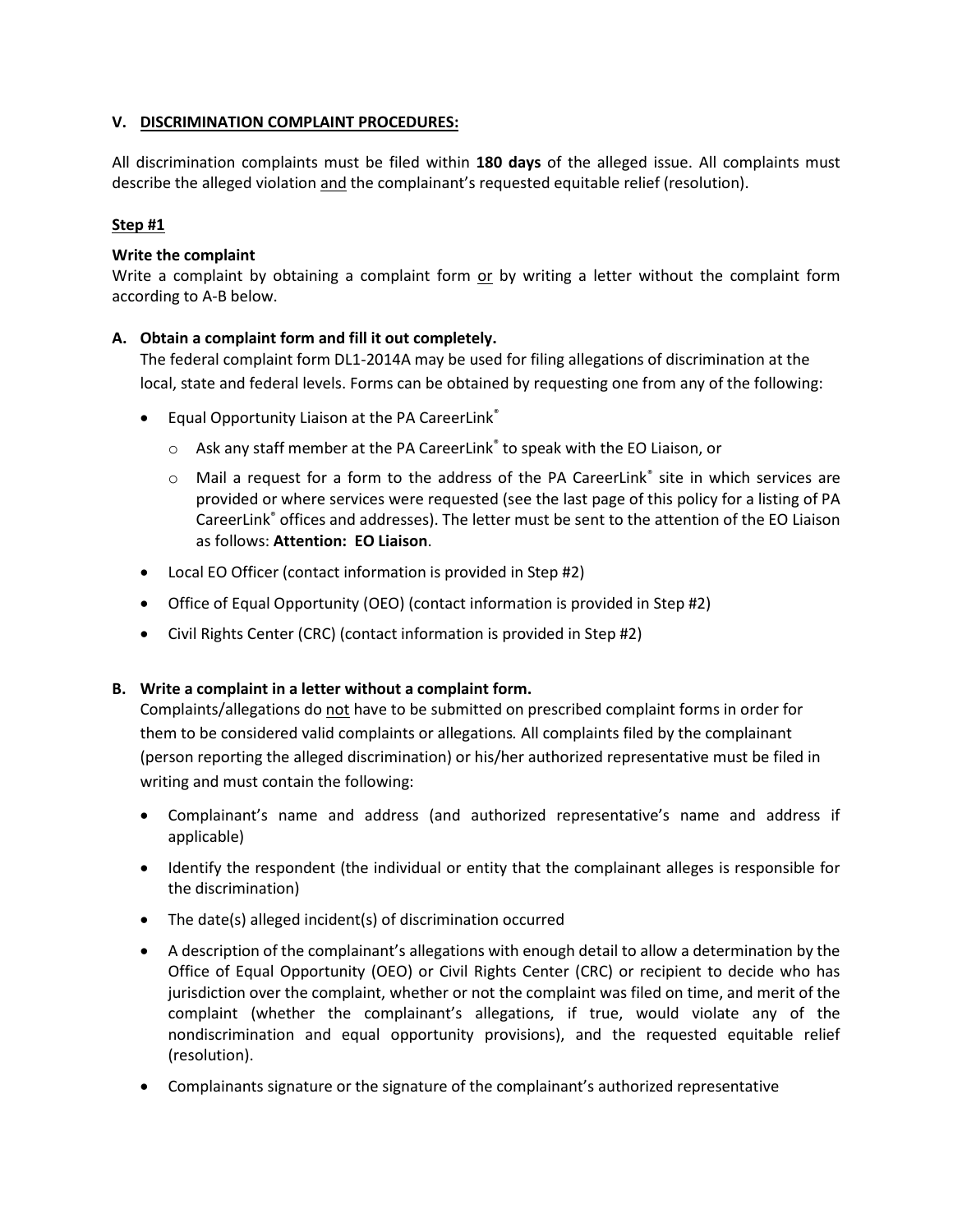# **Step #2**

#### **Submit the complaint**

Individuals, specific classes of individuals, or authorized representatives have a choice between initially bringing their complaints/allegations of discrimination about programs or services to any of the following: Local Equal Opportunity Officer, Office of Equal Opportunity, or Civil Rights Center as detailed in A-C below.

## **A. Local Equal Opportunity (EO) Officer**

Complaints may be mailed or emailed as follows:

Mail: Local EO Officer Workforce Solutions for North Central PA 425 Old Kersey Road Kersey, PA 15846

Email: lfranco@ncwdb.org

#### **Local Area Procedures**

Upon notification of a grievance or discrimination complaint, the Local EO Officer will immediately report it to the Office of Equal Opportunity in the Department of Labor & Industry in Harrisburg (OEO). The Local EO Officer will acknowledge the complaint and inform the complainant or authorized representative of their right to file and have it investigated at the local, state or federal level and to be represented in the complaint process, including via Mediation/Alternate Dispute Resolution (ADR).

If the complainant elects to attempt resolution at the local level, the Local EO Officer, based on consultation with the OEO, will conduct fact-finding/investigation at the local level.

The Local EO Officer shall communicate with the complainant or authorized representative within ten (10) business days from the date of receipt of the written allegations, to conduct a fact finding or investigation of the circumstances underlying the allegations and attempt to informally resolve the issue(s). The Local EO Officer's findings will be submitted in writing to the complainant not later than ten (10) business days following the fact-finding/investigation. The written notification shall include notice of the complainant's right to request a formal investigation by the OEO if a satisfactory resolution is not accomplished at the local level.

If the Complainant is dissatisfied with the attempted informal resolution, he/she must inform the Local EO Officer and the OEO within five (5) business days of receipt of the unsatisfactory decision and request a formal investigation by the OEO.

All complaints filed at the local level must be documented on the WIOA/SESA local complaint log that is submitted to the State Equal Opportunity Office on a quarterly basis.

## **B. Office of Equal Opportunity (OEO)**

As noted in Step #1 above, a complaint may be sent directly to the state Office of Equal Opportunity (OEO) in Harrisburg.

Complaints may be mailed, emailed or faxed as follows:

Mail: Director

PA Department of Labor & Industry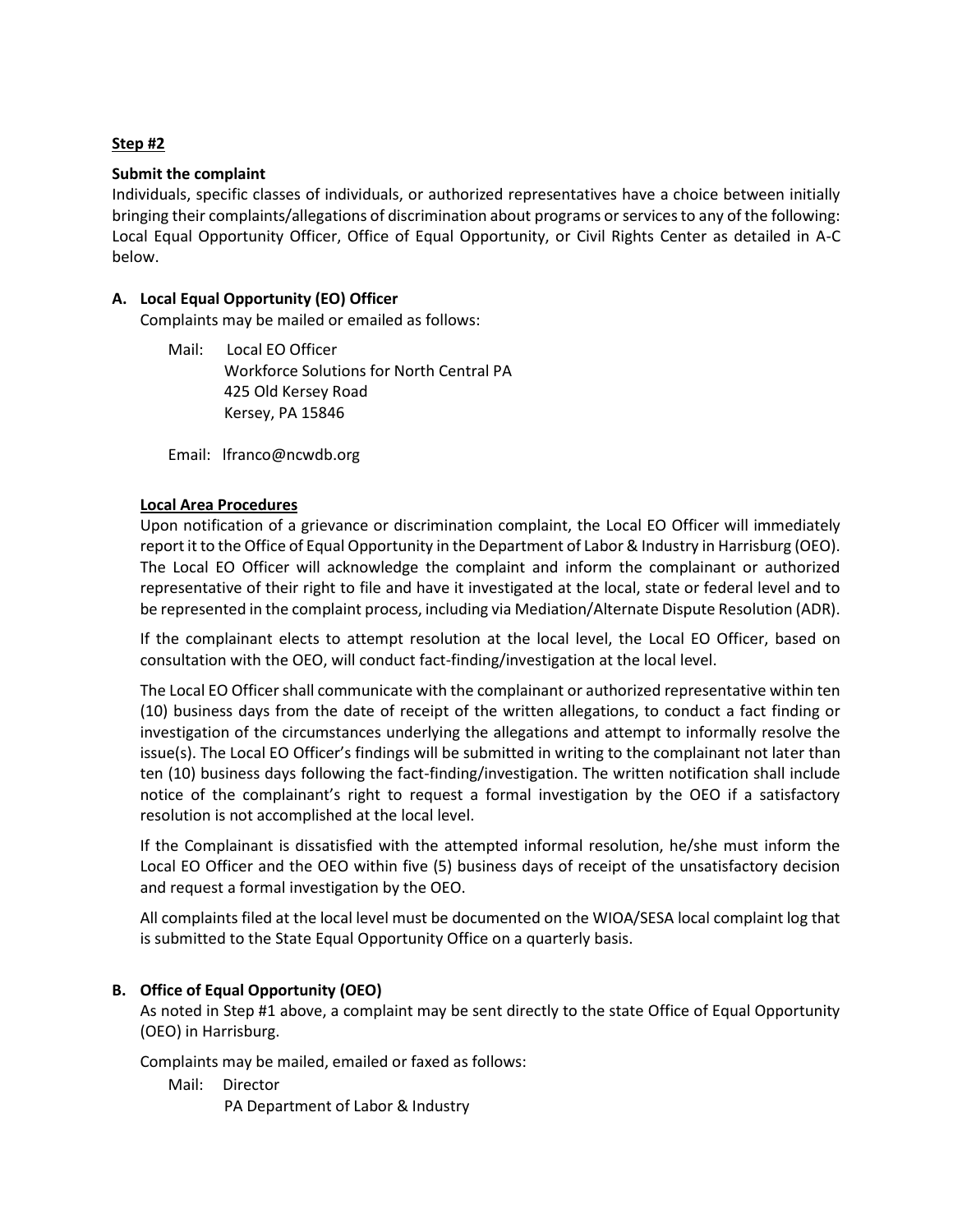Office of Equal Opportunity 651 Boas Street, Room 1402 Harrisburg, PA 17121-0750

Email: [jkayer@pa.gov](mailto:jkayer@pa.gov) o[r RA-LI-Fed-Comp-Acct@pa.gov](mailto:RA-LI-Fed-Comp-Acct@pa.gov) Fax: (717) 772-2321

In addition, the complainant may ask the Local EO Officer to submit the completed complaint to OEO on their behalf.

#### **OEO Acceptance of a Complaint**

If the OEO determines that they have jurisdiction over the complaint/allegation filed, within ten (10) days of receipt, the state OEO will send an acknowledgment of receipt of the letter to the complainant and advise him/her of the following:

(1) Their right to be represented in the complaint process;

(2) A list of the issues raised in the complaint;

(3) A statement of whether the issue will be accepted for investigation or rejected by the OEO; if rejected, the reason for the rejection; and

(4) The right to seek resolution through the Mediation/Alternate Dispute Resolution (ADR) process.

NOTE: If the complainant elects resolution through ADR, the complaint will be forwarded to a Mediator.

The Respondent will be notified that a complaint alleging discrimination has been filed and is being processed. He/she will also be advised if the complainant elects' mediation as the means of resolution. Otherwise, the OEO will meet with the complainant and/or his/her authorized representative and the respondent, within 15 days from the date of receipt of the written allegations, to initiate a fact finding or investigation of the circumstances underlying the allegations, and attempt to informally resolve the issue(s). If the complaint is resolved informally, the resolution will be documented and maintained in the OEO files.

If the Complainant is dissatisfied with the attempted informal resolution or prefers to have a formal investigation, an investigator will be assigned to the case. The investigator will interview the complainant, respondent and witnesses for both parties as identified by the parties.

At the conclusion of the investigation, a Notice of Final Determination will be issued. The Notice of Final Determination will be strictly based on the evidence obtained during the investigation. The notice will be issued within 90 days of filing the complaint. The written notice will include, for each issue raised, a decision on the issue(s), an explanation of the reasons underlying the decision, or a description of the way the parties resolved the issue(s) and notification of recourse.

If by the end of the 90 days, the OEO has not completed processing the complaint or fails to issue a notice of Final Determination, the complainant or his/her representative may, within 30 days of the expiration of the 90-day period, file a complaint with the Director, Civil Rights Center (CRC) who may extend the 30-day time period for good cause shown.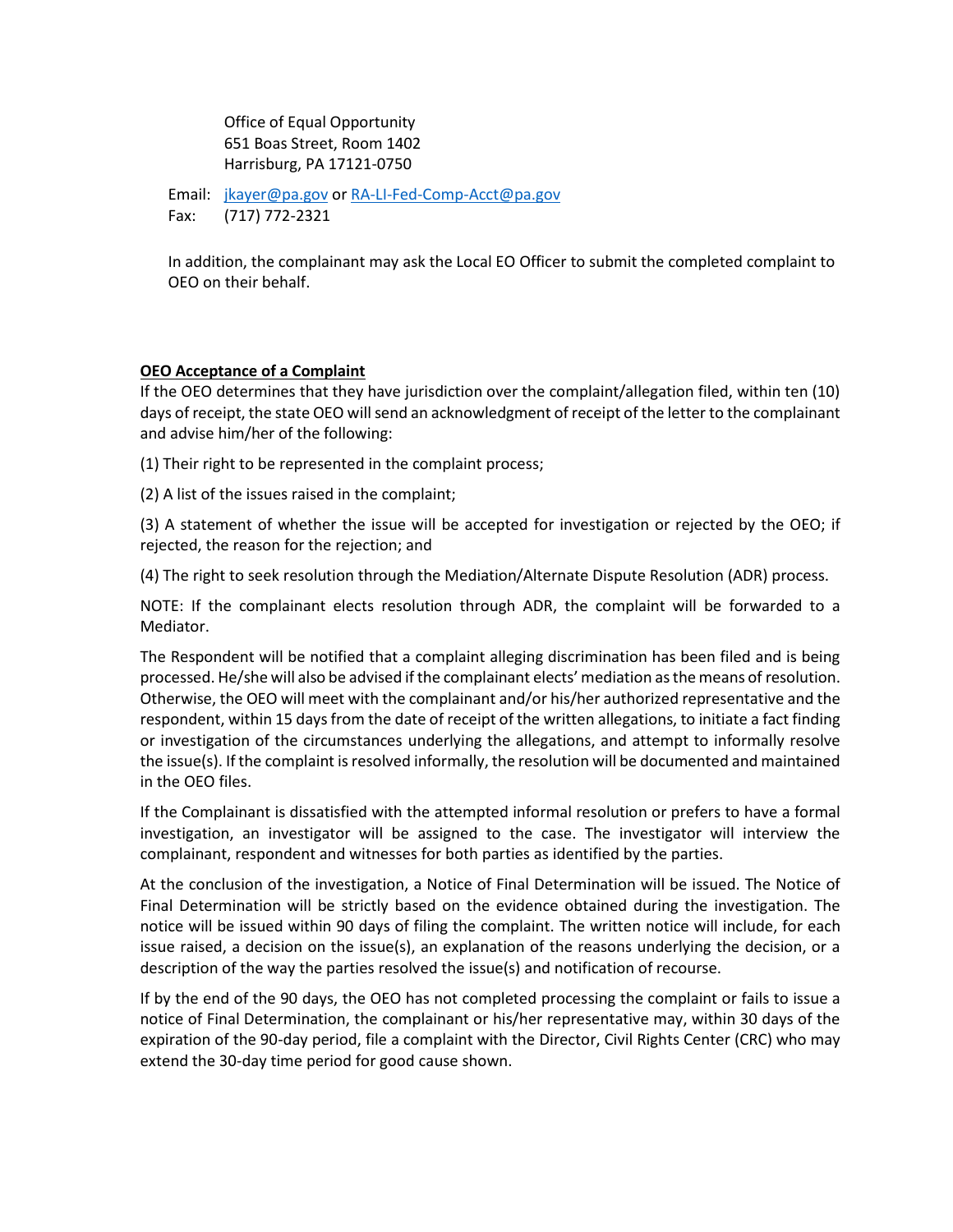If the Notice of Final Determination is issued during the 90-day period and the Complainant is dissatisfied with the decision, the complainant is advised of his/her right to file a complaint with the CRC within 30 days of the date on which the complainant received the Notice of Final Determination.

## **OEO Non-Acceptance of Complaint**

If a complaint is not within the jurisdiction of the OEO or CRC, is not timely filed, or does not have apparent merit, the complainant will be immediately notified in writing stating the reason for the lack of jurisdiction, i.e.,

- the basis for the complaint is not covered by the prohibition set forth by 29 CFR Part 37;
- the complaint was not filed within the prescribed 180-day time-frame or;
- the complaint is against an entity that is not a recipient of WIA/WIOA Title I financial assistance as defined by 29 CFR Part 37.

If the complaint is not within the jurisdiction of the state OEO or the Civil Rights Center, but within the jurisdiction of another federal grant making agency, the complaint will be returned to the complainant, stating the reason(s) for the lack of jurisdiction. The complainant will be advised of the appropriate agency that handles the complaint.

If a complaint alleges discrimination by an entity that operates a program or activity financially assisted by a federal grant agency other than DOL but participates as a partner in a PA CareerLink®, the following will apply:

 If the complaint alleges discrimination on a basis prohibited by Section 188 or Civil Rights laws, the OEO and the grant making agency will have dual jurisdiction over the complaint.

• If the complaint alleges discrimination on a basis that is prohibited by Section 188 of WIA/WIOA but not by any Civil Rights laws enforced by the federal grant-maker, the complaint will be referred to CRC who has sole jurisdiction over the complaint.

# **C. Civil Rights Center (CRC)**

As noted in Step #1, complaints may be sent directly to the CRC, who will respond to the Complainant directly.

Complaints may be mailed, emailed, or faxed as follows:

Mail: Director

Civil Rights Center U.S. Department of Labor 200 Constitution Avenue NW Room N-4123 Washington, D.C. 20210

Fax: (202) 693-6505

Email: CRCExternalComplaints@dol.gov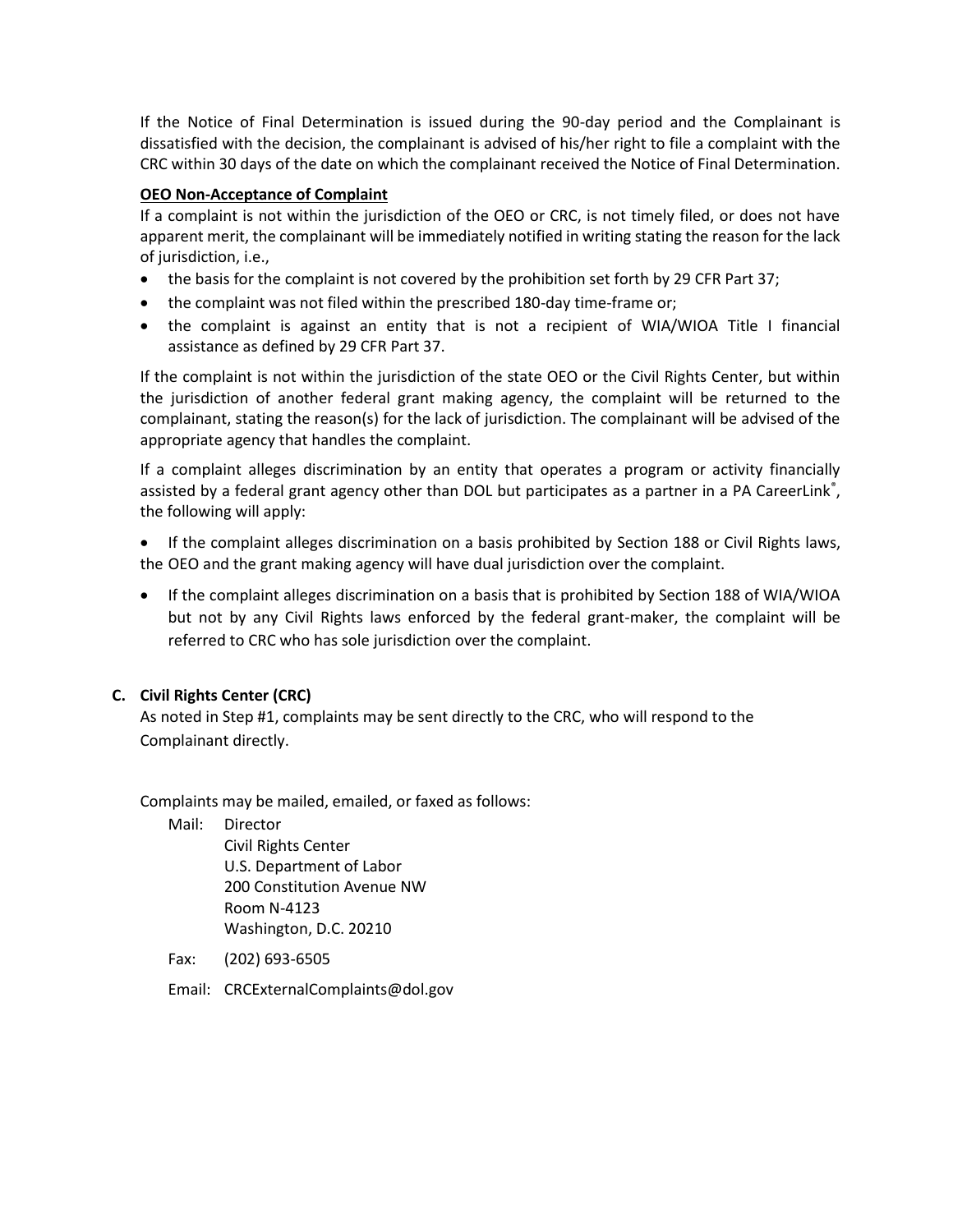# **NORTH CENTRAL WORKFORCE DEVELOPMENT AREA PA CAREERLINK®ADDRESSES**

**PA CareerLink® - Cameron County (Affiliate)** 135 West 4<sup>th</sup> Street Emporium, PA 15834

#### **PA CareerLink® Elk County**

245 Depot Street St. Marys PA 15857

#### **PA CareerLink® Clearfield County (Clearfield)**

1125 Linden Street Clearfield PA 16830

#### **PA CareerLink® Clearfield County (DuBois)**

602 West DuBois Avenue Unit #1 DuBois PA 15801

#### **PA CareerLink® Jefferson County**

103 East Union Street, Suite 2 Punxsutawney, PA 15767

**PA CareerLink® McKean County**  40 Davis Street Bradford, PA 16701

# **PA CareerLink® Potter County** 279 Route 6 West Coudersport, PA 16915

#### **VI. EXPIRATION:**

Ongoing

#### **VII. INQUIRIES:**

Questions shall be directed to:

Linda Franco, Workforce Systems Manager (EO Officer) at [lfranco@ncwdb.org](mailto:lfranco@ncwdb.org)

#### **Workforce Solutions for North Central PA**

425 Old Kersey Road Kersey, PA 15846 (814) 245-1835